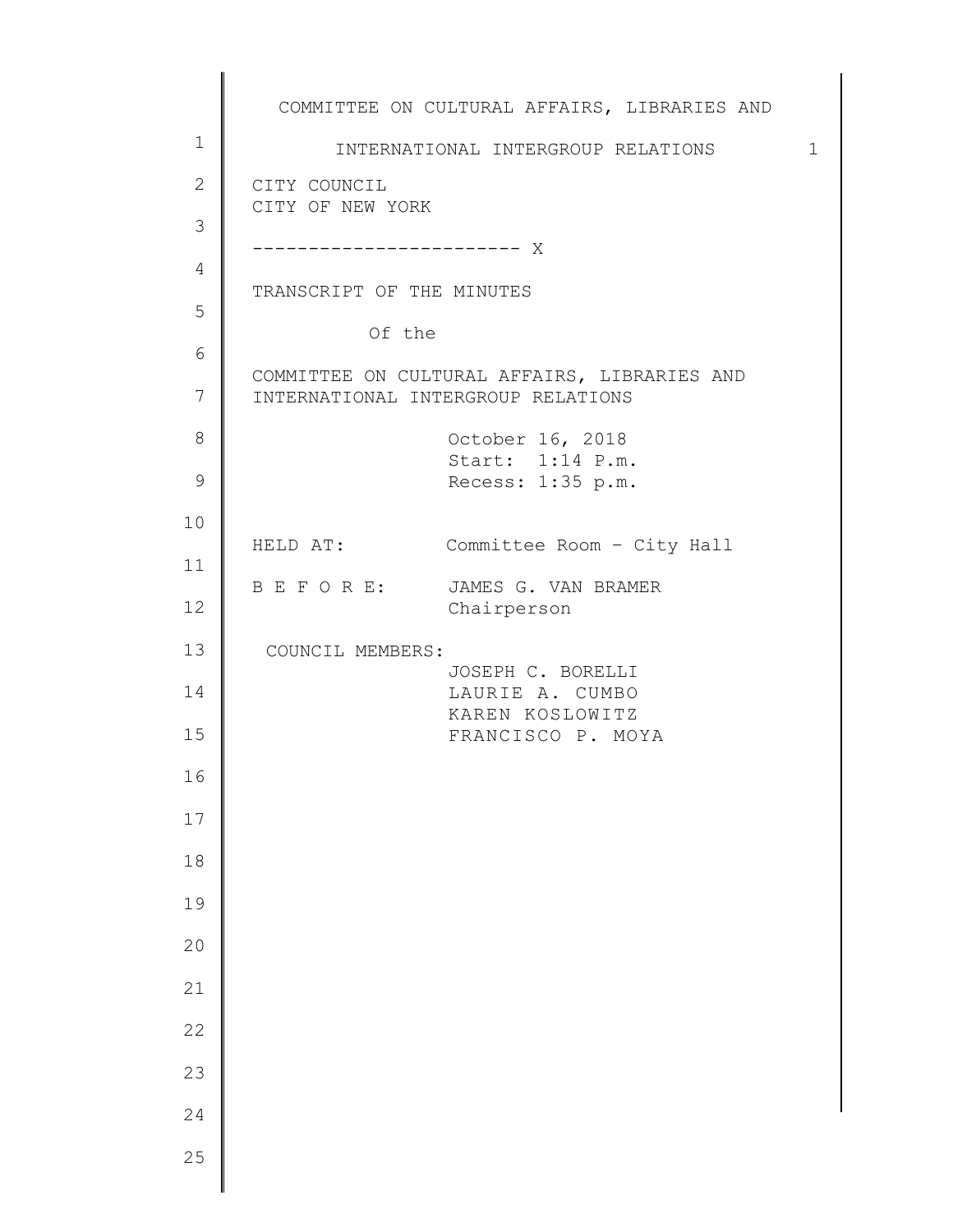|                  | COMMITTEE ON CULTURAL AFFAIRS, LIBRARIES AND                      |   |
|------------------|-------------------------------------------------------------------|---|
| $1\,$            | INTERNATIONAL INTERGROUP RELATIONS                                | 2 |
| $\mathbf{2}$     | A P P E A R A N C E S (CONTINUED)                                 |   |
| $\mathfrak{Z}$   |                                                                   |   |
| $\overline{4}$   | Thomas Brasuell<br>Vice President of Community Affairs from Major |   |
| 5                | League Baseball                                                   |   |
| $\epsilon$       |                                                                   |   |
| $\boldsymbol{7}$ |                                                                   |   |
| $\,8\,$          |                                                                   |   |
| $\mathsf 9$      |                                                                   |   |
| 10               |                                                                   |   |
| 11               |                                                                   |   |
| 12               |                                                                   |   |
| 13               |                                                                   |   |
| 14               |                                                                   |   |
| 15               |                                                                   |   |
| 16               |                                                                   |   |
| $17$             |                                                                   |   |
| $18$             |                                                                   |   |
| 19               |                                                                   |   |
| 20               |                                                                   |   |
| 21               |                                                                   |   |
| 22               |                                                                   |   |
| 23               |                                                                   |   |
| 24               |                                                                   |   |
| 25               |                                                                   |   |
|                  |                                                                   |   |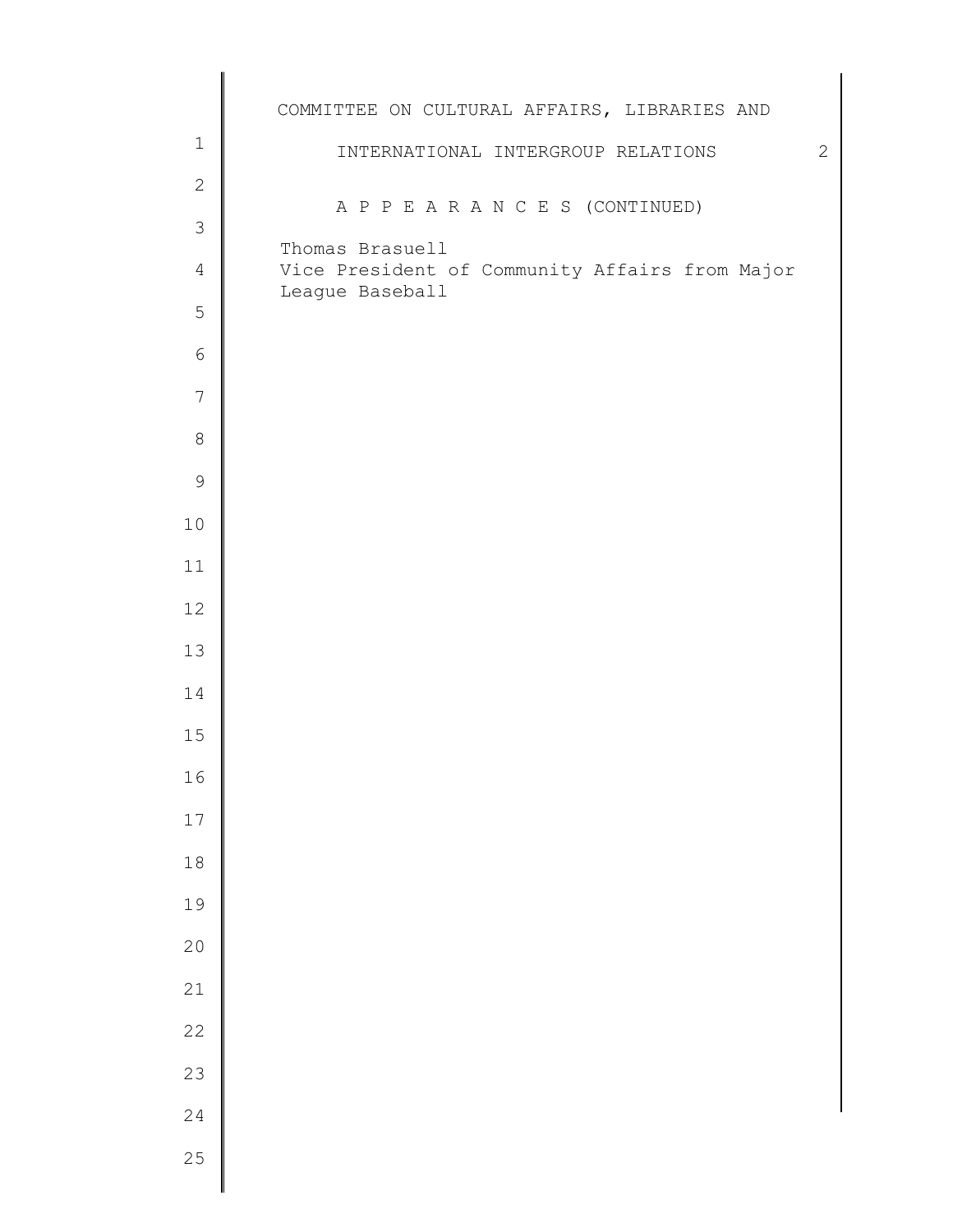1 2 3 4 5 6 7 8 9 10 11 12 13 14 15 16 17 18 19 20 21 22 23 24 25 COMMITTEE ON CULTURAL AFFAIRS, LIBRARIES AND INTERNATIONAL INTERGROUP RELATIONS 3 [gavel] CHAIRPERSON VAN BRAMER: Alright. Alright, good afternoon everyone and welcome to today's hearing on… for the Committee on Cultural Affairs, Libraries and International Intergroup Relations. We are officially in session. My name is Jimmy Van Bramer and proud to be the Chair of this Committee. We are joined by member of the Committee, Council Member Karen Koslowitz from Queens and two Council Members who have important resolutions that we're hearing today, Council Member Carlina Rivera and Council Member Bob Holden. In the interest of time we'll go right to the resolutions sponsored by the Council Members who are here with us. Resolution Number 285 is sponsored by Council Member Carlina Rivera and it calls upon the United States Secretary of the Interior to recognize the historical significance of Roberto Clemente birth… place of death in Loiza, Puerto Rico by adding it to the national register of historic places. I am incredibly fond of the Island of Puerto Rico, I obviously very much appreciate the story and the lessons of Roberto Clemente and what he has meant to so many and we are proud to hear this resolution today and I would ask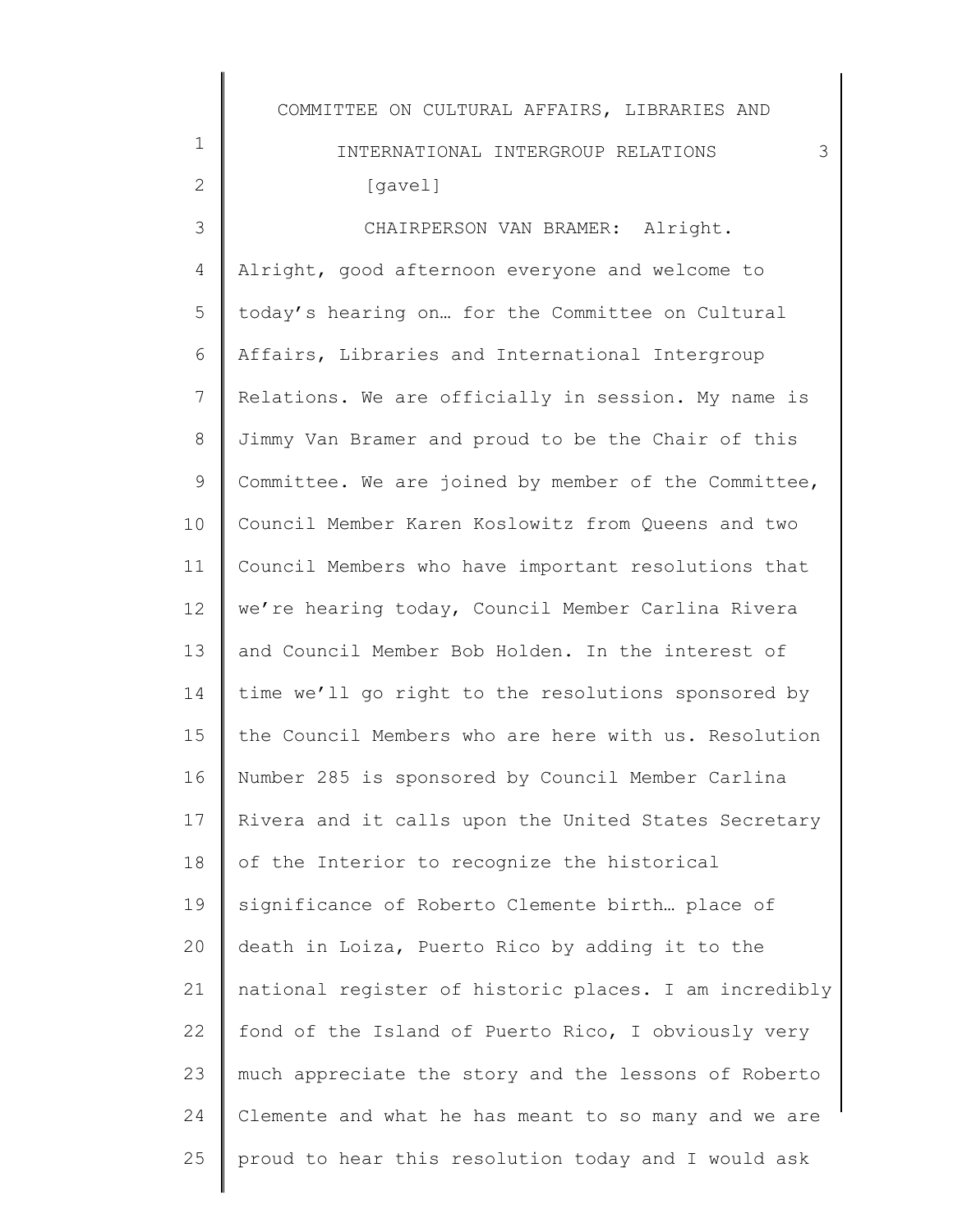1 2 3 INTERNATIONAL INTERGROUP RELATIONS 4 Council Member Rivera to speak to her very important resolution.

4 5 6 7 8 9 10 11 12 13 14 15 16 17 18 19 20 21 22 23 24 25 COUNCIL MEMBER RIVERA: Thank you so much Chair Van Bramer and my colleagues. Thank you for allowing me to speak on Resolution 285 calling upon the U.S. Secretary of the Interior to recognize the historical, historical significance of Roberto Clemente's place of birth in Loiza, Puerto Rico by adding it to the national register of historic places. With the conclusion of Hispanic heritage month this week, I am so pleased that we can cap this month of cultural recognition by bringing attention to the life of a baseball legend, Puerto Rican icon and inspiring humanitarian. Clemente, who was born to the son of a sugar cane worker in Catalina Puerto Rico on August  $18^{th}$ , 1934 quickly became a baseball star on the island and started his professional career at 18 playing for the Santurce Cangrejeros. After graduating high school, Clemente signed a minor league affiliate of the Brooklyn Dodgers and made his major league debut with the Pittsburg Pirates the following season. Over the next 17 seasons, Clemente would establish himself as one of the greatest all around players of all time reaching many milestones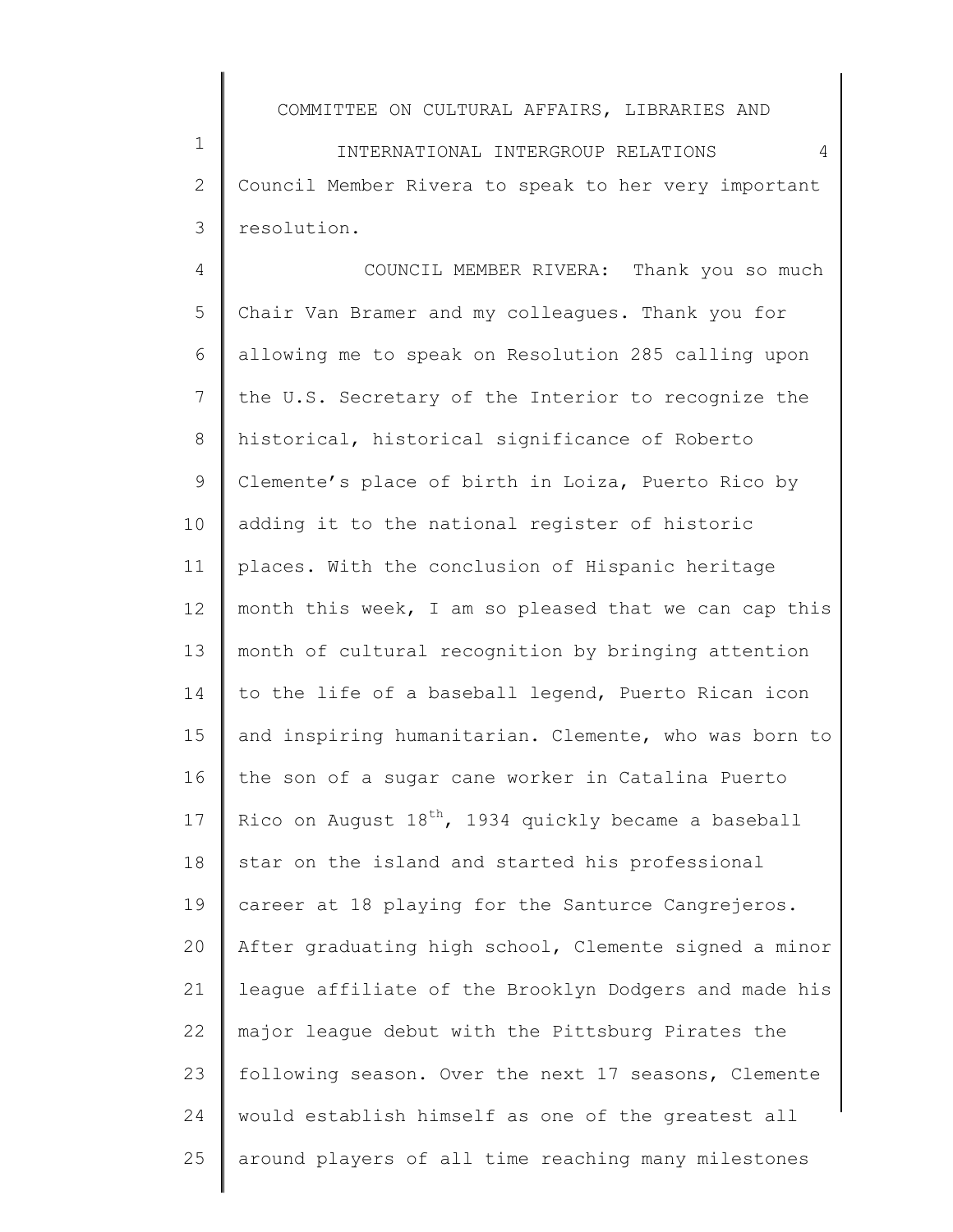1 2 3 4 5 6 7 8 9 10 11 12 13 14 15 16 17 18 19 20 21 22 23 24 25 INTERNATIONAL INTERGROUP RELATIONS 5 and receiving multiple MVP and gold glove awards. Clemente even enlisted during the 1958 to '59 off season in the U.S. Marine Corp reserve and served for six years as an infantry man. For all of his success though, Clemente faced numerous challenges. As a black Puerto Rican in major league baseball less than a decade after Jackie Robinson broke baseball's color barrier, Clemente faced discrimination for being a double outsider. He was barred from dining in segregated restaurants or staying in the same hotel with the rest of team during spring training while the press relied on Latin stereotypes, mocked his accent by quoting him with phonetic spelling and ignored his request to not Anglicized his name in print but Clemente did not turn away from these attacks, he challenged the stereotypes that had marginalized native Spanish speakers in the U.S. and often spoke out against prejudice. He became known as a strong voice with a growing contingent of Latino players in the major leagues and advocated for Latino civil rights. Clemente is a hero to all Boricuas because of his commitment to charity and service. Unfortunately, it was during this very pursuit of his humanitarian endeavors that Clemente tragically died.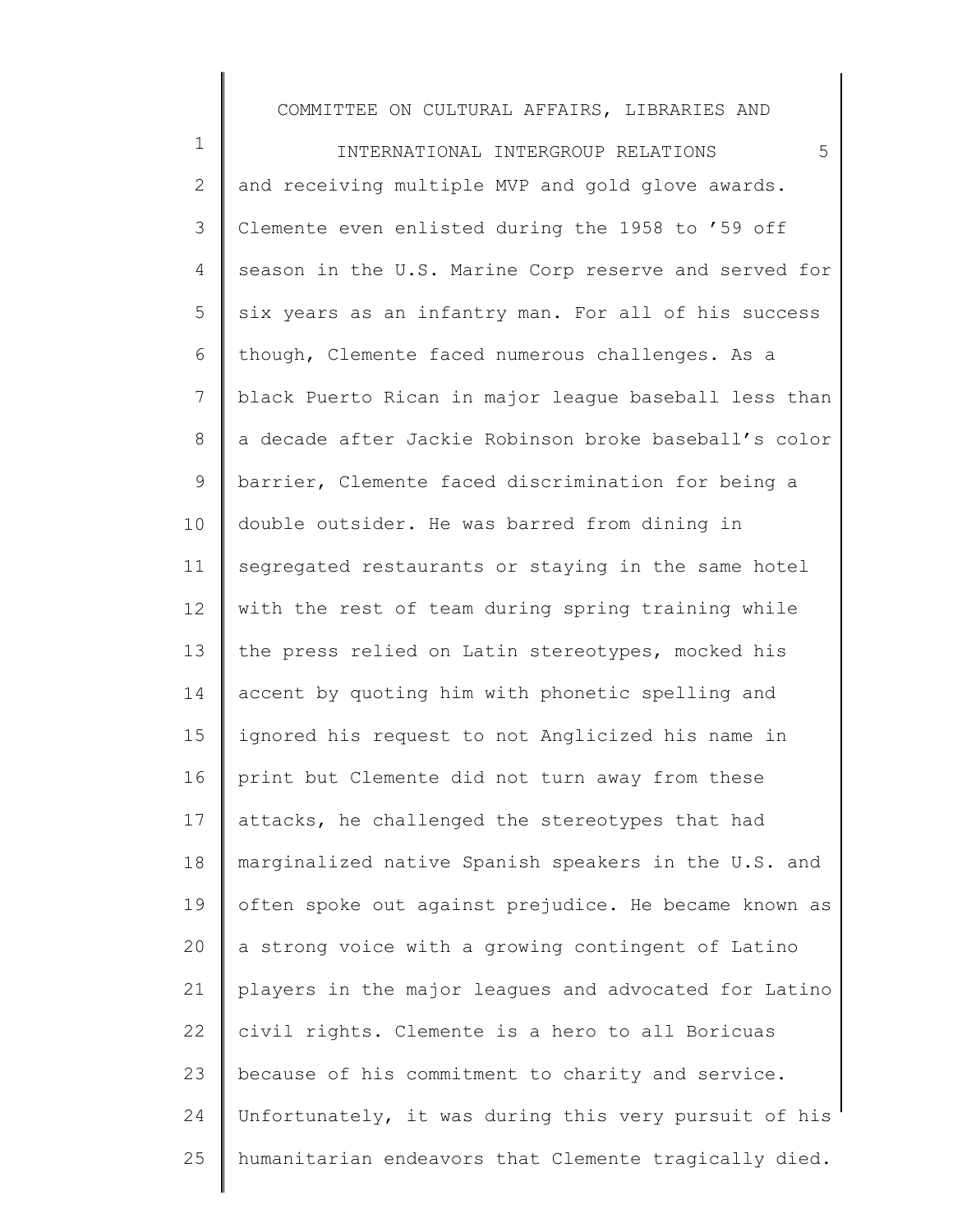1 2 3 4 5 6 7 8 9 10 11 12 13 14 15 16 17 18 19 20 21 22 23 24 25 INTERNATIONAL INTERGROUP RELATIONS 6 When a massive earthquake struck Nicaragua on December  $23^{rd}$ , 1972 he decided to personally air lift relief supplies to the nation to ensure they reached those in need. The overloaded plane crashed in Loiza, Puerto Rico shortly after taking off and Clemente passed away at the age of 38. With New York State home to over one million Puerto Ricans many of whom are still recovering from the physical and mental harm caused by Hurricane Maria it is important that this Council and subsequently this nation recognize the life of a man who still inspires so many Boricuas today to rebuild and recover from one of our country's greatest tragedies. And I feel that even now in one of Puerto Rico's darkest times we cannot forget our Island's proud history with figures like Clemente and Pedro Albizu Campos and Julia DeBurgos and so many others continuing to inspire young and old on the island and in the Diaspora to never give up on our dreams. That is why we remember Clemente today; his patriotism remains a part of our people's legacy and we should recognize where his time ended to celebrate a lifetime of achievement. That is why I hope my colleagues will join me and support this resolution. Thank you.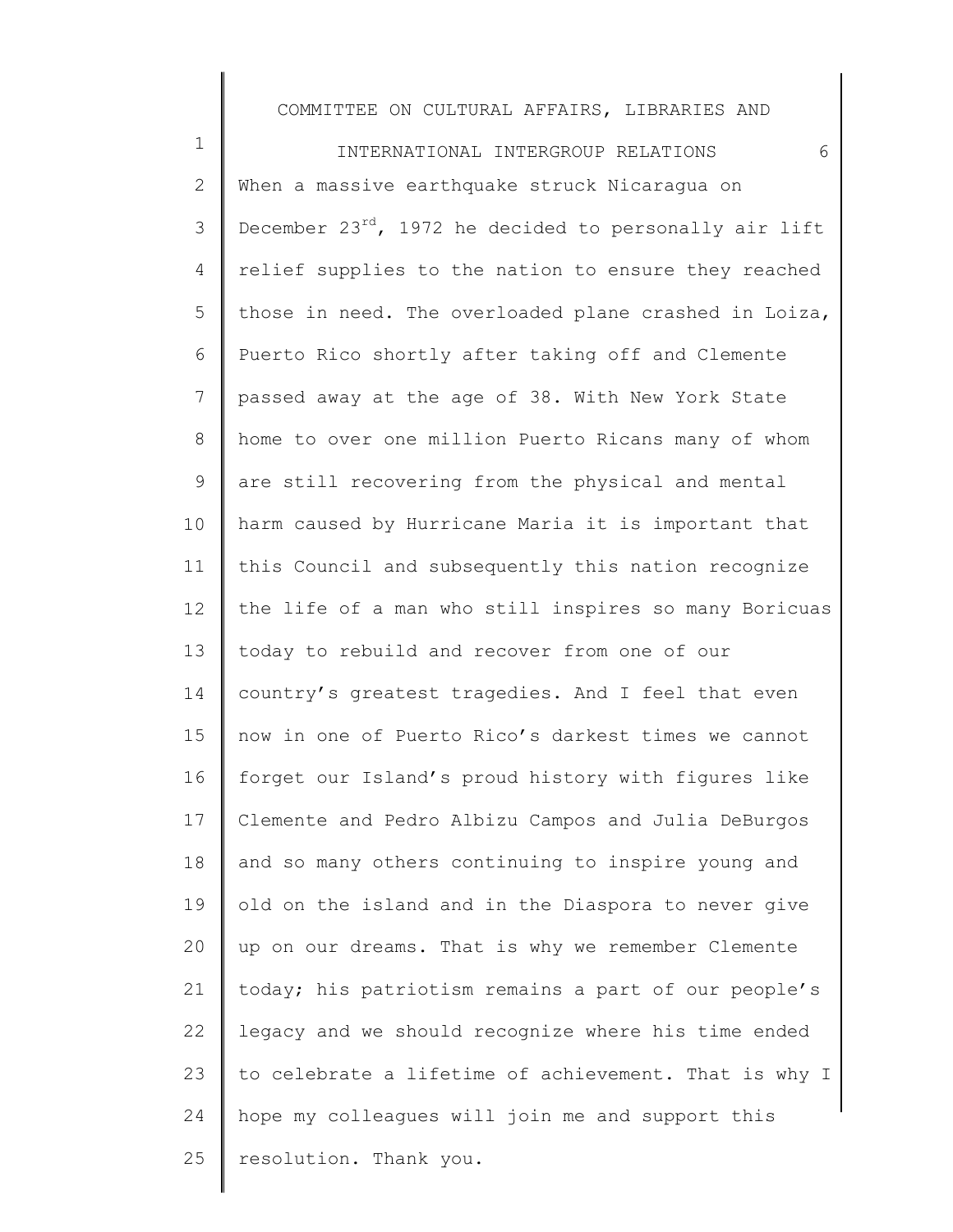1 2 3 4 5 6 7 8 9 10 11 12 13 14 15 INTERNATIONAL INTERGROUP RELATIONS 7 CHAIRPERSON VAN BRAMER: Thank you very much Council Member Rivera and I see that we have a speaker from Major League Baseball and others to speak to your very important resolution and I want to thank you for bringing it to the Council's attention. Obviously the, the record shows many things about Roberto Clemente that all of us admire but there's always things that we don't yet know and this helps bring to light so many things about his important life and legacy and all the things that he did beyond playing for baseball but I did not know that he had a Brooklyn Dodger association although Council Member Holden was nodding his head that yes, he knew that. Yes, of course…

16 17 18 19 20 21 22 23 24 25 COUNCIL MEMBER HOLDEN: I was a big Brooklyn Dodger fan and Roberto Clemente fan and when they traded him the, the rights to him they traded away championships because they would have… they, they won only one in Brooklyn and with Clemente in the lineup could you imagine what they would have done with Jackie Robinson and Clemente, Pee Wee Reese, Duke Snider, all the greats but Clemente had some… I saw him play, I saw him play live and he had such an arm that he could throw from the warning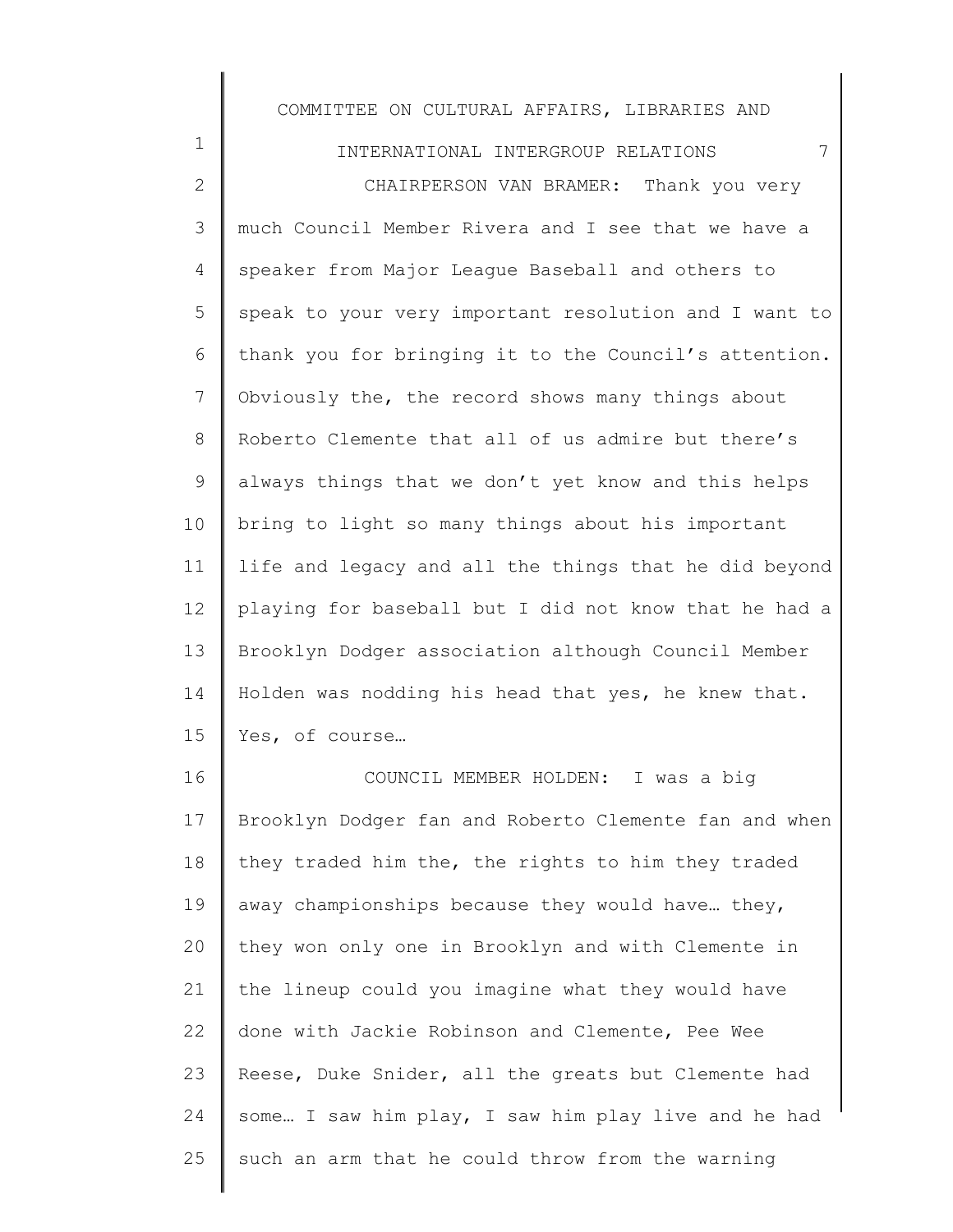1 2 3 4 5 6 7 8 9 10 11 12 INTERNATIONAL INTERGROUP RELATIONS 8 track and throw somebody out at home plate and, and he was fast, and he was probably the best player that… along with Willie Mays the best player that I witnessed but what a tragedy that we, we lost him, he had exactly 3,000 hits which is a milestone and then we lost him obviously in the plane crash but that… and that was devasting to everyone but if the Brooklyn Dodgers had, had certainly Roberto Clemente we would have had a bunch of… bunch… maybe they wouldn't have moved out also but he was a great player, yeah.

13 14 15 16 17 18 19 20 21 22 23 24 25 CHAIRPERSON VAN BRAMER: Well we learned a lot of things about Council Member Holden, you, you love baseball and you also hold grudges because you've not let go that the Brooklyn Dodgers let Roberto Clemente go all those years ago. So, thank you, anyone else want to speak to Roberto Clemente? Yeah, he was a legend. So, we're also hearing three resolutions that are sponsored by Council Member Bob Holden that honor a very important community in not only his beloved district but the city of New York and that of cou8rse is the Polish and Polish American community, Resos 420, 421 and 422 honor and seek to recognize both Polish Independence Day and of course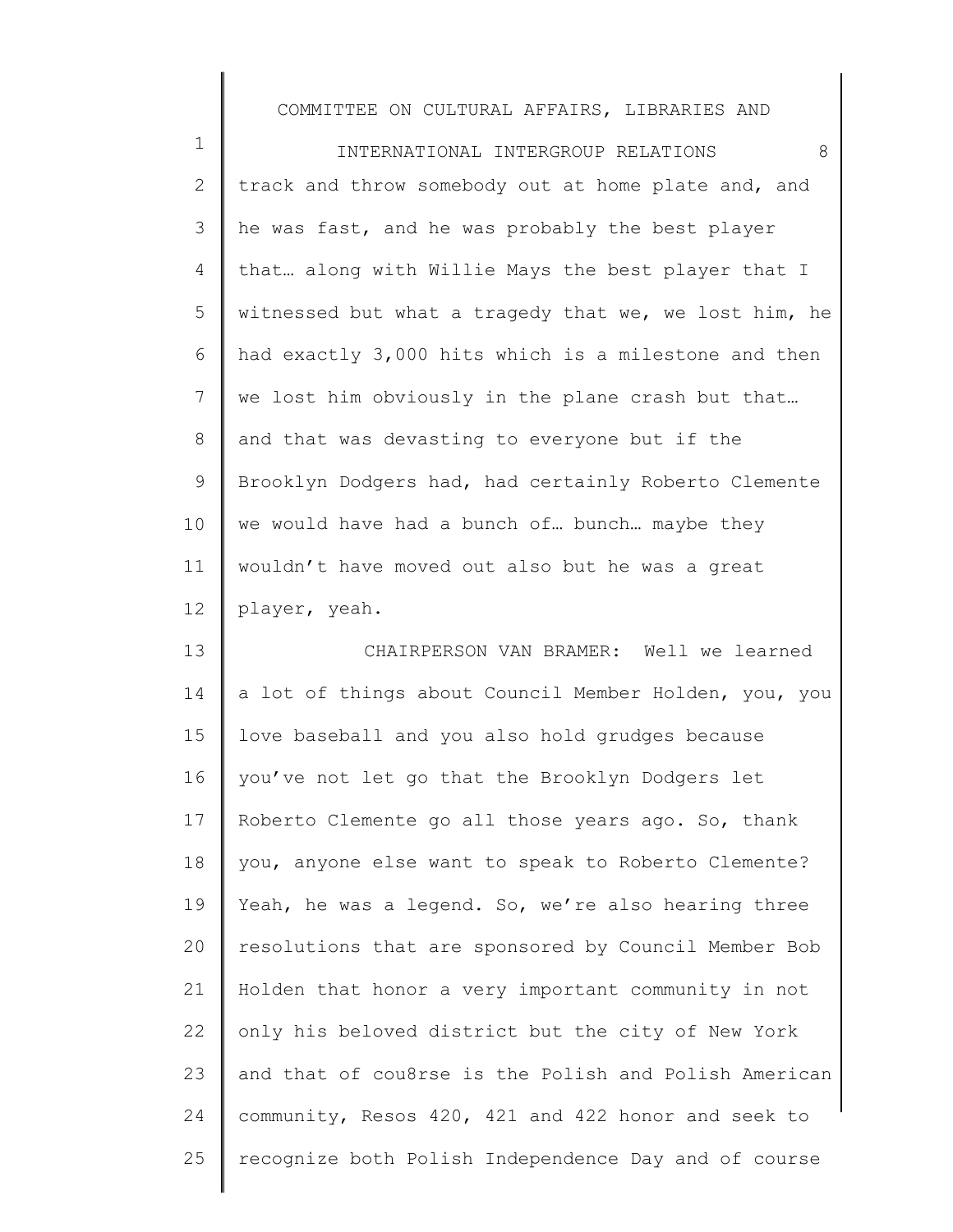1 2 3 4 5 6 7 8 9 10 11 12 13 14 15 16 17 18 19 20 21 22 23 24 25 INTERNATIONAL INTERGROUP RELATIONS 9 some of the legends including Casimir Pulaski and Tadeusz Kosciuszko and I hope I said those at least in some semblance of an accurate way. I am proud to be married to a Polish American, a proud Polish American who hails from the Polish American Community in Hamtramck, Michigan but I would act… ask Council Member Holden to speak to his three Resolutions honoring all of those for Polish and Polish American. COUNCIL MEMBER HOLDEN: Thank you Chair Van Bramer. Yes, Polish people obviously made a big actually… certainly a commitment and… in our revolution and so, so Resolution 420 declares November  $11<sup>th</sup>$  as Polish Independence Day in the city of New York. Since regaining independence in 1918 Poland has been involved in numerous important events including the, the invasion by Nazi Germany in 1939 which began World War two, they were also forced to adopt communism by the Soviet Union and the people's republic of Poland in 1945 but it was also the birthplace of the solidarity movement in the 1980's that resulted in actually the defeat of communism and the establishment of the democratic third Polish republic. They've also become a role model for countries that experience political transformation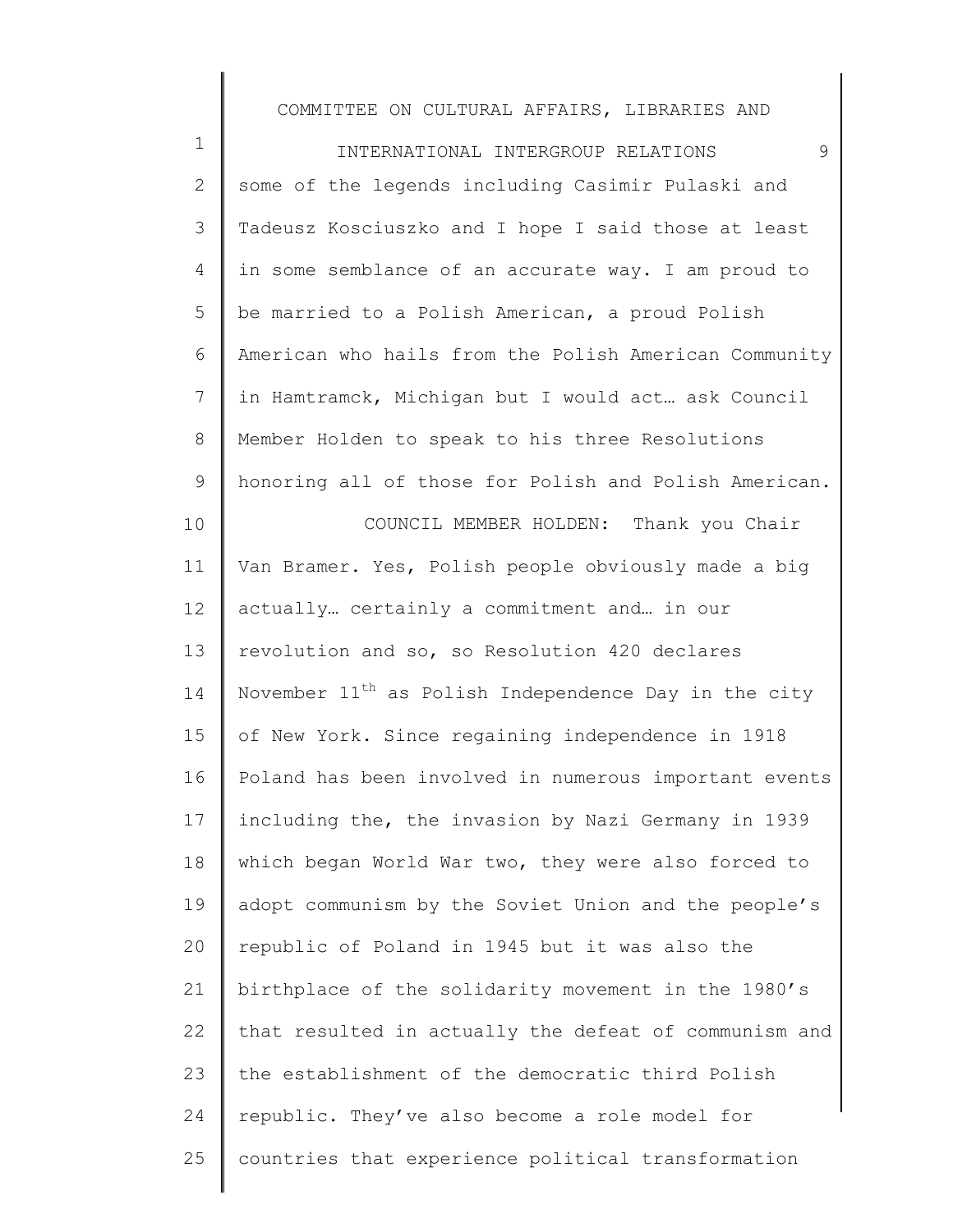1 2 3 4 5 6 7 8 9 10 11 12 13 14 15 16 17 18 19 20 21 22 23 24 25 INTERNATIONAL INTERGROUP RELATIONS after the Revolutions of 1989. And speak of... about New York City, there are approximately 200, 200,342 people of Polish ancestry within New York City and New York City is often called America's most Polish town with many Polish restaurants, markets, cultural institutes and… existing within the city. New York City has also recognized and celebrated Polish history including like you mentioned… the, the Polish leaders you mentioned Casimir Pulaski who with the annual Pulaski Day Parade on 5<sup>th</sup> Avenue and Tadeusz Kosciuszko with the naming of the, the Kosciuszko Bridge in Maspeth that we all love and get stuck on every year… or every day. I'll speak to Resolution 421, declaring October  $11^{th}$  as Casimir Pulaski Day in the City of New York, he's a Polish American hero who came from Poland to assist the American colonists during their fight with the British in the American Revolution and was a big part of, of American… like I said the independence and he's a big part in Polish history. In 1777, Pulaski arrived in Philadelphia meeting George Washington and volunteering his services to help American colonists fight England. Pulaski and his legion were instrumental in protecting America's independence including being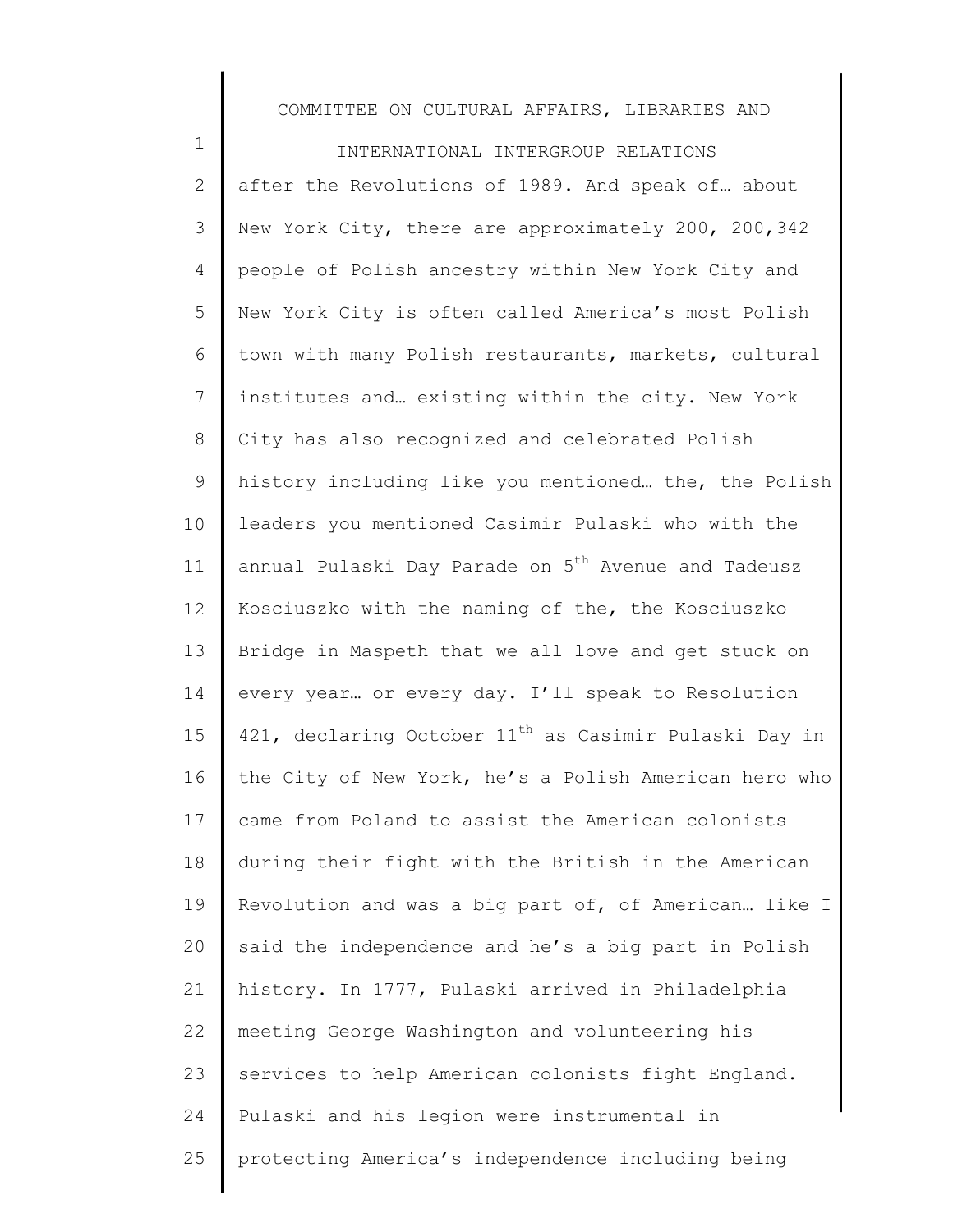1 2 3 4 5 6 7 8 9 10 11 12 13 14 15 16 17 18 19 20 21 22 23 24 25 INTERNATIONAL INTERGROUP RELATIONS involved in the action along New Jersey coast in October of 1778 and defend… and also defending Charleston, South Carolina in May 1779 and fighting in the Siege of Savannah in Georgia in, in October 1779. And of course, we have the Pulaski Day Parade in 5<sup>th</sup> Avenue like I mentioned before it's the first Sunday in October and again the Casimir Pulaski Day will strengthen Polish American pride as well as celebrate and commemorate a man who was a huge part in the American Revolution and we have to thank him for that. And I'll speak finally to Resolution 422, declaring October 15<sup>th</sup> as Tadeusz Kosciuszko Day and it's not Kosciuszko its Kosciuszko because the sisters of the holy Nazareth taught me that in the… how, how to pronounce that. Tadeusz Kosciuszko immigrated to America in June 1776 after being recruited by Ben Franklin to fight for the American Independence from England. Kosciuszko was the chief engineer of the entire continental army by the end of 1776. He played a huge role in the American war effort obviously showcasing his talent in constructing defensive fortifications seen in, in fortifying Philadelphia, Saratoga, Fort Ticonderoga and West Point and that's why I guess they named the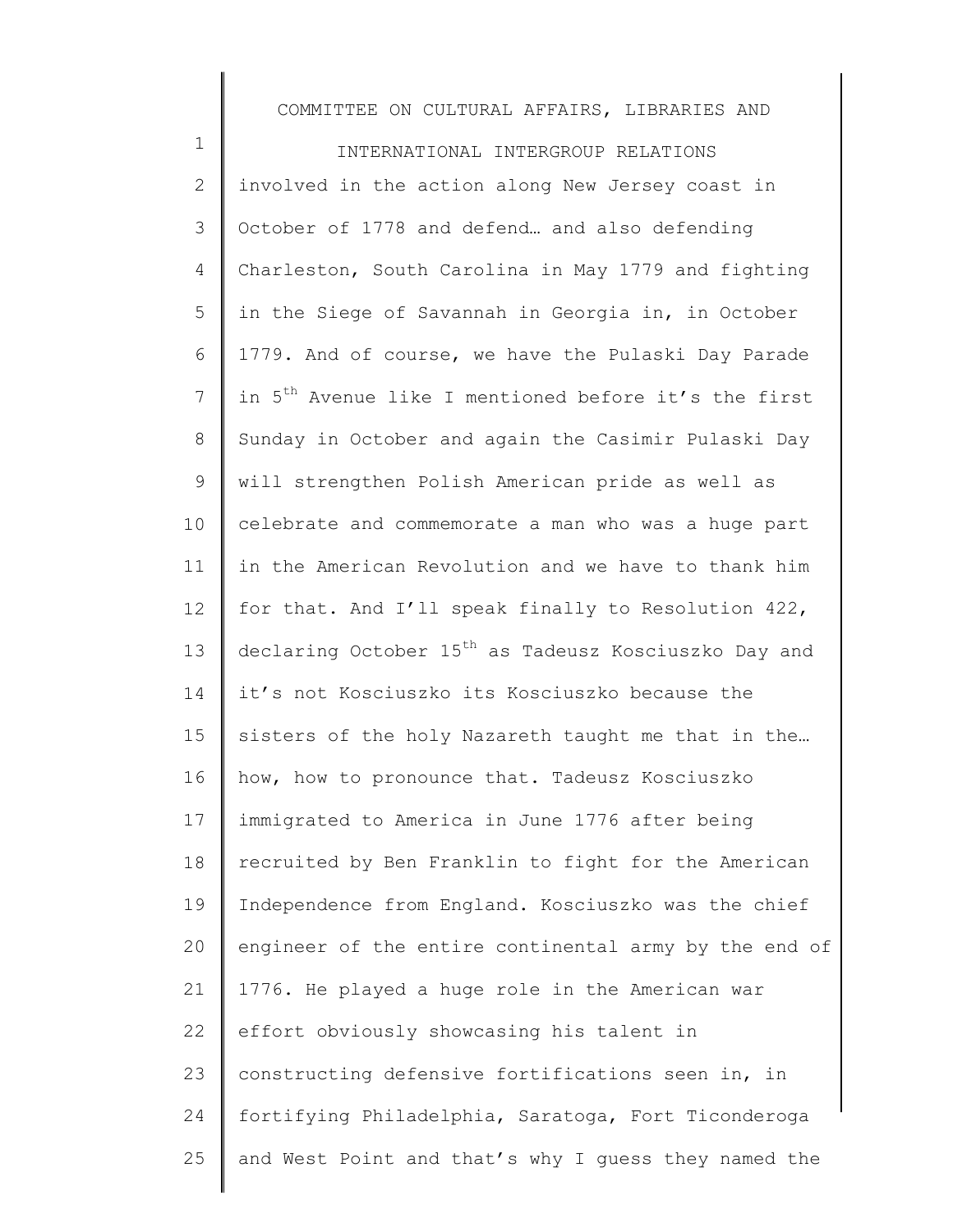1 2 3 4 5 6 7 8 9 10 11 12 13 14 15 16 17 18 19 20 21 22 23 24 25 INTERNATIONAL INTERGROUP RELATIONS bridge after him because he was an engineer and so... at the end of the America Revolution Kosciuszko was promoted to Brigadier General in the United States Army and received citizenship, U.S. citizenship. So, Kosciuszko is commemorated by having monuments, stands, streets, parks named after him and, and like I mentioned the, the love… the lovely… new one, Kosciuszko Bridge so thank, thank you Chair, and I hope the Council passes the resolutions, thank you. CHAIRPERSON VAN BRAMER: Thank you very much Council Member Holden for bringing all of these important resolutions to the council and reminding us of some very important history and of course so important to honor our Polish and Polish American communities in Queens and throughout the city and indeed the country. We have one other resolution that we're hearing today, Council Member Eugene who could not be with us is sponsoring Resolution 203. A resolution establishing February  $4<sup>th</sup>$  as Rosa Parks Day to commemorate the civil rights leader, obviously all of us are familiar or should be familiar with the story on December  $1^{st}$ , 1955; Rosa Parks famously refused to surrender her seat to a white passenger on a Montgomery, Alabama bus. Her heroic act of civil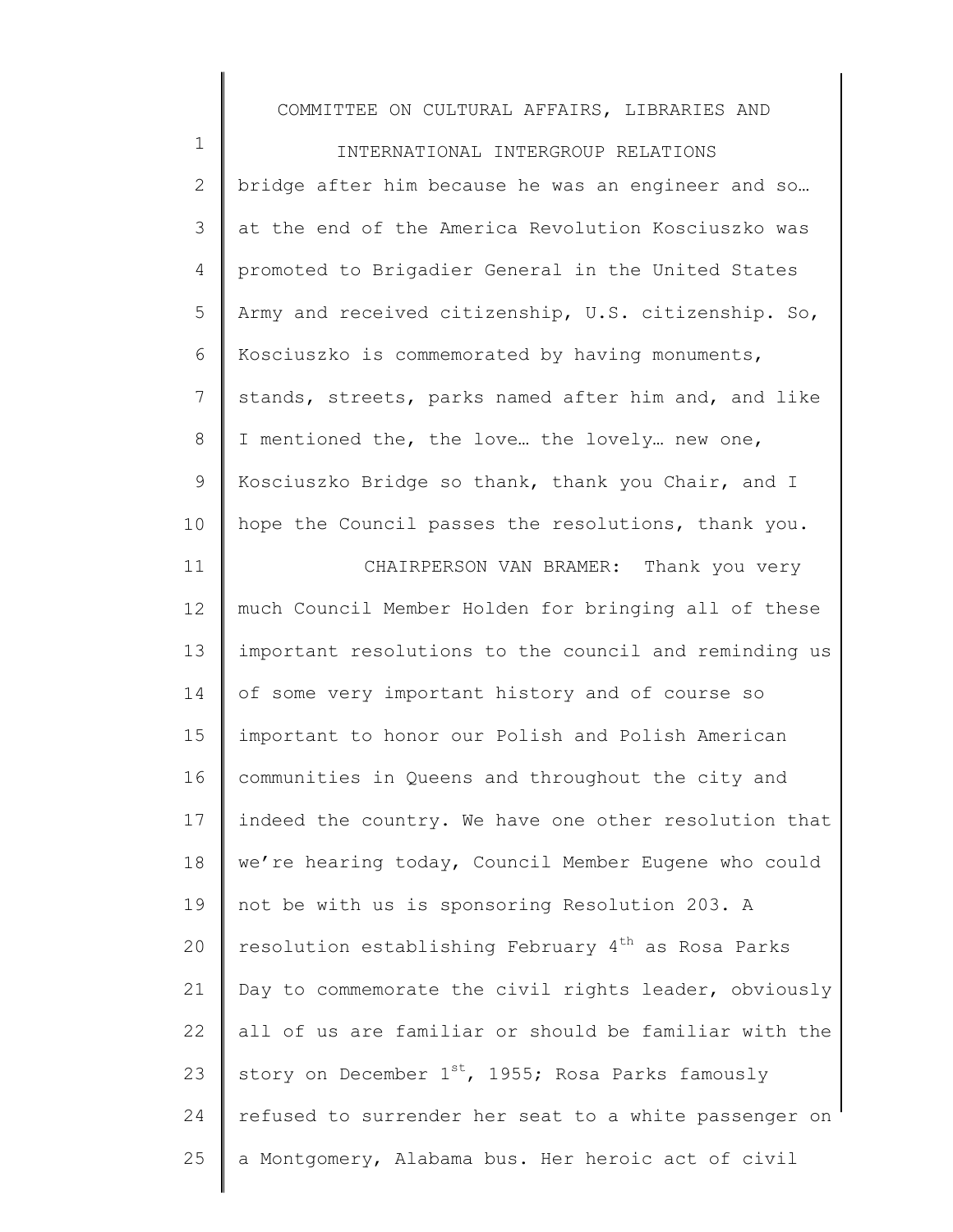1 2 3 4 5 6 7 8 9 10 11 12 13 INTERNATIONAL INTERGROUP RELATIONS disobedience would lead to a citywide boycott of buses and a United States Supreme Court ruling ordering the desegregation of buses. Within such a culturally diverse city that truly values and honors our civil rights leaders, the council is proud to recognize Rosa Park's contributions. So, with that said we're hearing all five of these resolutions today and we have with us Thomas Brasuell from Major League Baseball I assume to speak to Roberto Clemente Resolution but please join us Thomas and… thank you, feel free to turn on the mic and start your testimony.

14 15 16 17 18 19 20 21 22 23 24 25 THOMAS BRASUELL: Alright, thank you. My name is Tom Brasuell, I'm the Vice President of Community Affairs from Major League Baseball and I bring a statement from Bernie Williams. Good day to you all I am sorry I am unable to be present at this hearing today, but I had a long scheduled previous commitment speaking at a conference at Temple University for Idiopathic pulmonary fibrosis, the disease that took my dad's life. I am however grateful to be able to submit this statement supporting the New York City council Resolution calling for the United States Congress to add this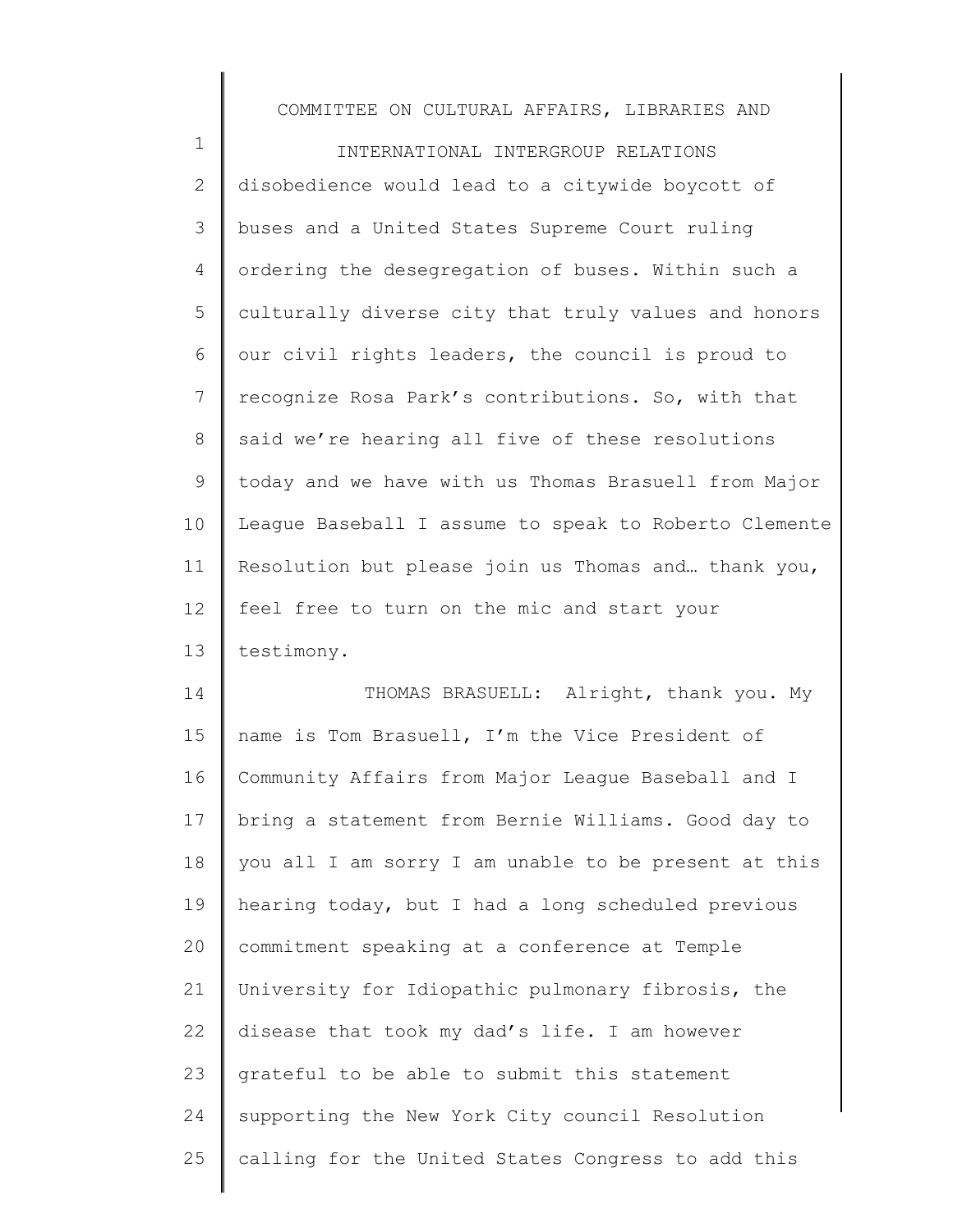1 2 3 4 5 6 7 8 9 10 11 12 13 14 15 16 17 18 19 20 21 22 23 24 25 INTERNATIONAL INTERGROUP RELATIONS site of the Roberto Clemente's tragic death to the national register of historic places. Words will never be able to adequately express the pride I have having been a major league baseball player who was a native of Puerto Rico. Like many children growing up in Puerto Rico I dreamed of being able to be like the great Roberto Clemente and as I got older and progressed to the major leagues, playing in New York City I wanted to not just emulate the player Roberto was but also the person he was and everything Roberto Clemente represented off the field. Clemente stood up for and helped break barriers and opened doors for Latino players in major league baseball. Clemente is an icon not just for the great player he was but for how he led his life giving back to others particularly those less fortunate. Clemente died as he lived serving others. He died on New Year's Eve in 1972 while embarking on a mission to deliver relief supplies to earthquake ravaged Nicaragua. When news of Clemente's death spread around the island, reactions were a combination of shock and sadness but mostly stunned silence. I was only four, but I realized then that Puerto Rico and America had lost a hero. There were similar reactions in Pittsburg, New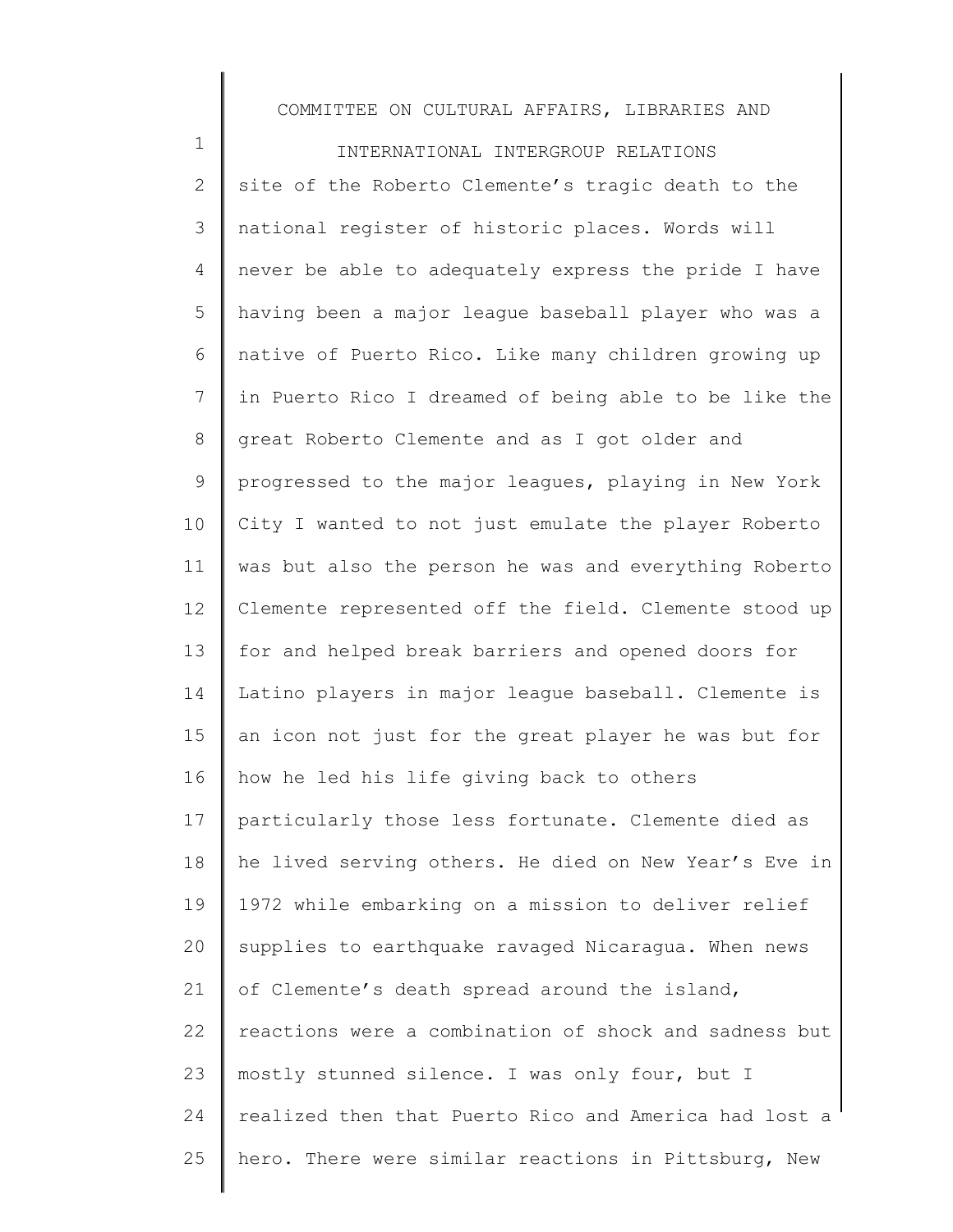1 2 3 4 5 6 7 8 9 10 11 12 13 14 15 16 17 18 19 20 21 22 23 24 25 INTERNATIONAL INTERGROUP RELATIONS York, and across America and around the world. Today nearly 50 years after his death Roberto Clemente is still an idol to Puerto Ricans every where and is the gold standard for athletes looking to help others and serve the community. As major league baseball was about to announce the recipient of the annual Roberto Clemente award at this year's world series, recognizing the positive impact players have off the field, it is important that we all follow that example and commemorate the life of Roberto Clemente for all generations to come. By adding the site of Roberto's passing to the national register of historic places, we celebrate his life, his legacy and establish an inspiring reminder of service above self to current and future generations who will visit Puerto Rico and this site. Thank you for this opportunity and for your consideration of this long overdue recognition for the great Roberto Clemente, sincerely Bernie Williams, former major league baseball player, 1991 to 2006. CHAIRPERSON VAN BRAMER: Thank you very much for being here and obviously thank you to Bernie Williams for speaking on this very important resolution and of course we all know him as a great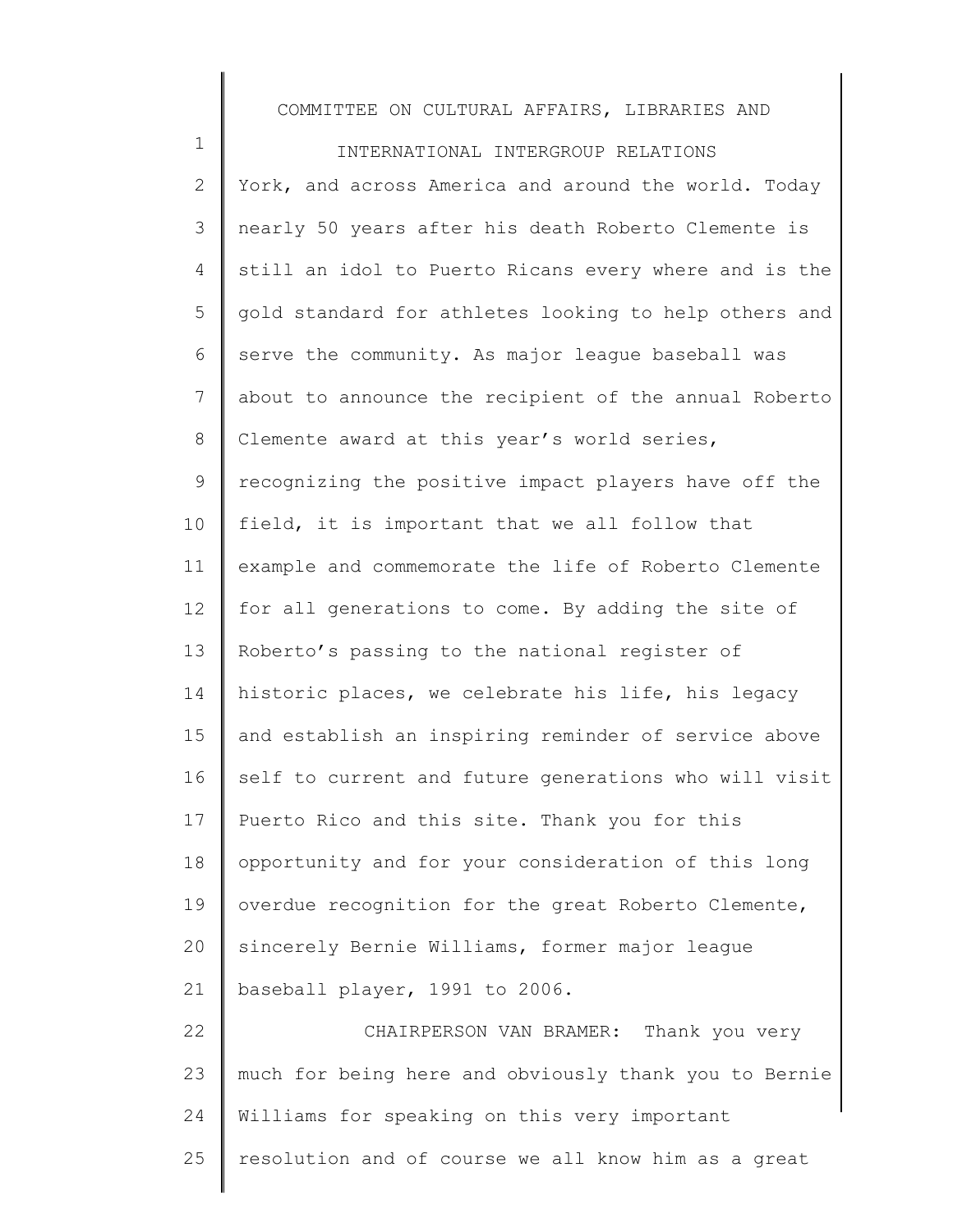1 2 3 4 5 6 INTERNATIONAL INTERGROUP RELATIONS Yankee and even though I'm a big Mets fan we can still appreciate all of what he means to the city, to the island of Puerto Rico and to the country and we very much appreciate you being here to speak on behalf of this important resolution.

7 8 9 10 11 12 13 14 15 16 17 18 19 20 21 22 23 THOMAS BRASUELL: Thank you and I should just note Congressman Serrano who has the resolution in the… in the… in congress, it was passed out of committee and its been put in the full house calendar and there is a Senator who also is planning on introducing similar… a, a resolution probably within the next 30 days or so, so this is moving forward pretty quickly so we thank the Council… [cross-talk] CHAIRPERSON VAN BRAMER: Perfect… [crosstalk] THOMAS BRASUELL: …thank the Committee and Council Member Rivera for this… joining the support. CHAIRPERSON VAN BRAMER: Absolutely, I hope that Council Member Rivera's Resolution and our passing it helps just a little bit in making sure that it happens. Thank you so much… [cross-talk] THOMAS BRASUELL: Thank… [cross-talk]

25

24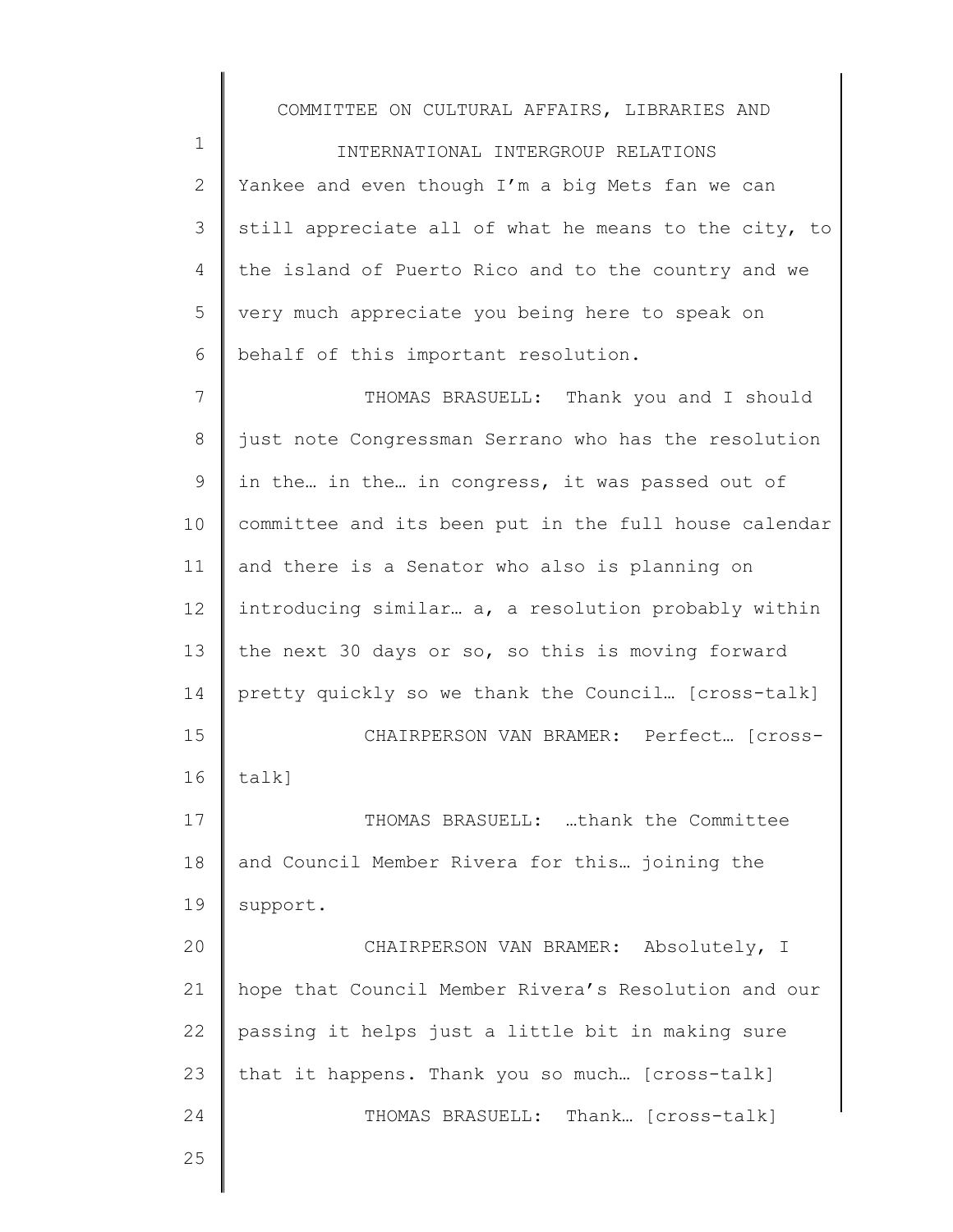| COMMITTEE ON CULTURAL AFFAIRS, LIBRARIES AND |
|----------------------------------------------|
| INTERNATIONAL INTERGROUP RELATIONS           |
| CHAIRPERSON VAN BRAMER:  again for           |
| being [cross-talk]                           |

THOMAS BRASUELL: Thank you… [cross-talk]

4

 $\mathsf l$ 

5 6 7 8 9 10 11 12 13 14 15 16 17 18 19 20 21 22 23 24 25 CHAIRPERSON VAN BRAMER: …here today and I don't believe we have any others to testify on the issue today but before going I want to recognize Chloe Rivera to my left, this will be her last hearing as our aid on the committee, she's been working with the Committee on Cultural Affairs for about three years but of course before she was with this committee she served as an intern in my first year as a Council Member starting on the same day as my Chief of Staff, Matt Wallace who is now with me for well over eight years so we're very excited for Chloe as she moves on to some new assignments here at the council so we'll still be seeing her but I want to thank her for her incredible service to this committee and all that she has done for the council, my committee, the city of New York and we expect great things from Chloe Rivera going forward in her career and I know we'll welcome formerly our new staff member at the next committee but for this one we want to say thank you to Chloe and wish her well in her new assignments here at the council. We've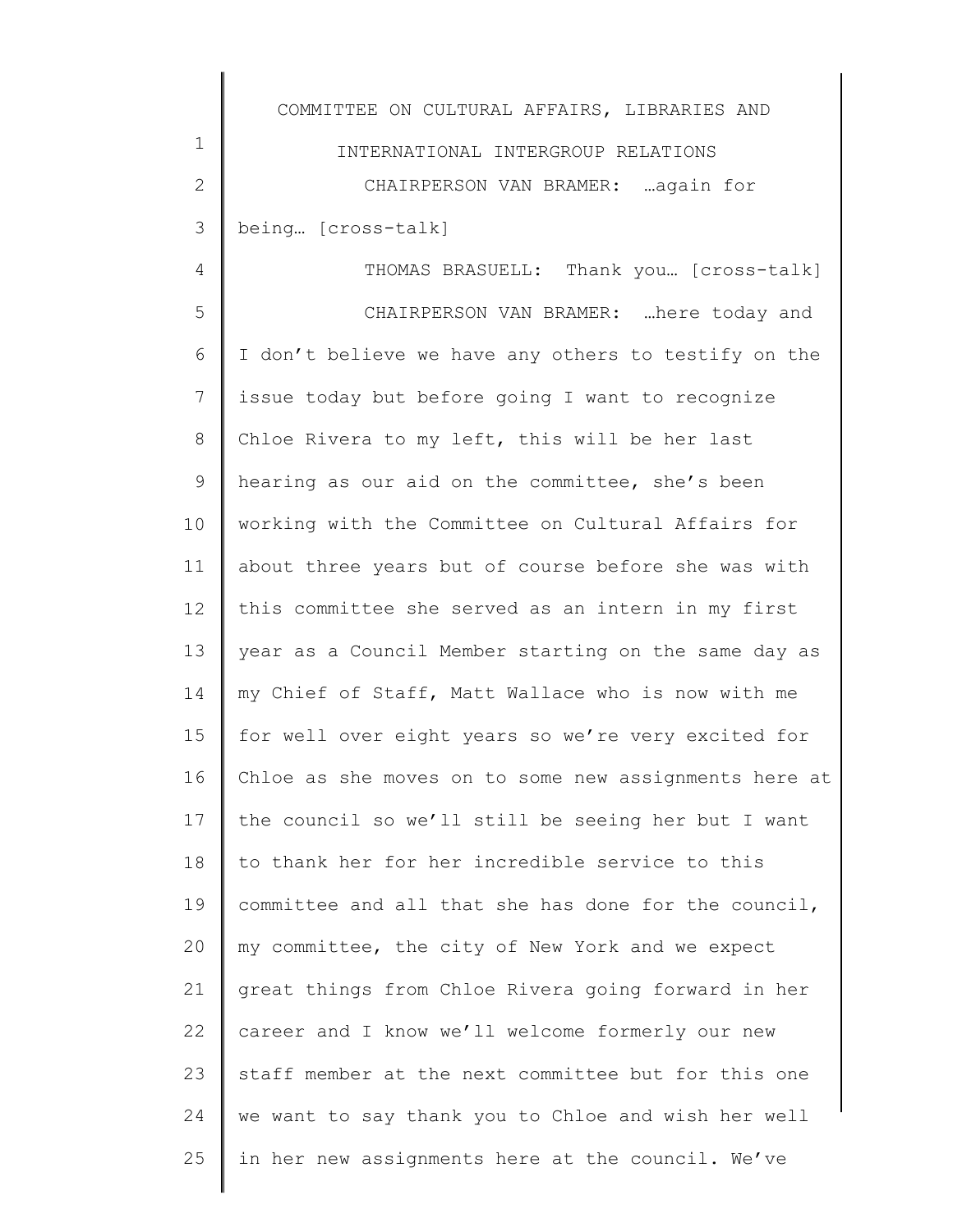| $\mathbf 1$ | INTERNATIONAL INTERGROUP RELATIONS                    |
|-------------|-------------------------------------------------------|
| 2           | also been joined by Council Member Joe Borelli on the |
| 3           | Committee from Staten Island and unless there is      |
| 4           | anyone else to testify on any of these resolutions we |
| 5           | are adjourned. Committee on Cultural Affairs,         |
| 6           | Libraries and International Intergroup Relations      |
| 7           | hearing on five very important resolutions and we     |
| 8           | wanted to recognize that we've been joined by two     |
| 9           | other members of the Committee; Council Members       |
| 10          | Francisco Moya from Queens and Laurie Cumbo from      |
| 11          | Brooklyn. Thank you very much, we have 100 percent    |
| 12          | attendance and with that we are formerly adjourned.   |
| 13          | [gavel]                                               |
| 14          |                                                       |
| 15          |                                                       |
| 16          |                                                       |
| 17          |                                                       |
| 18          |                                                       |
| 19          |                                                       |
| 20          |                                                       |
| 21          |                                                       |
| 22          |                                                       |
| 23          |                                                       |
| 24          |                                                       |
| 25          |                                                       |
|             |                                                       |